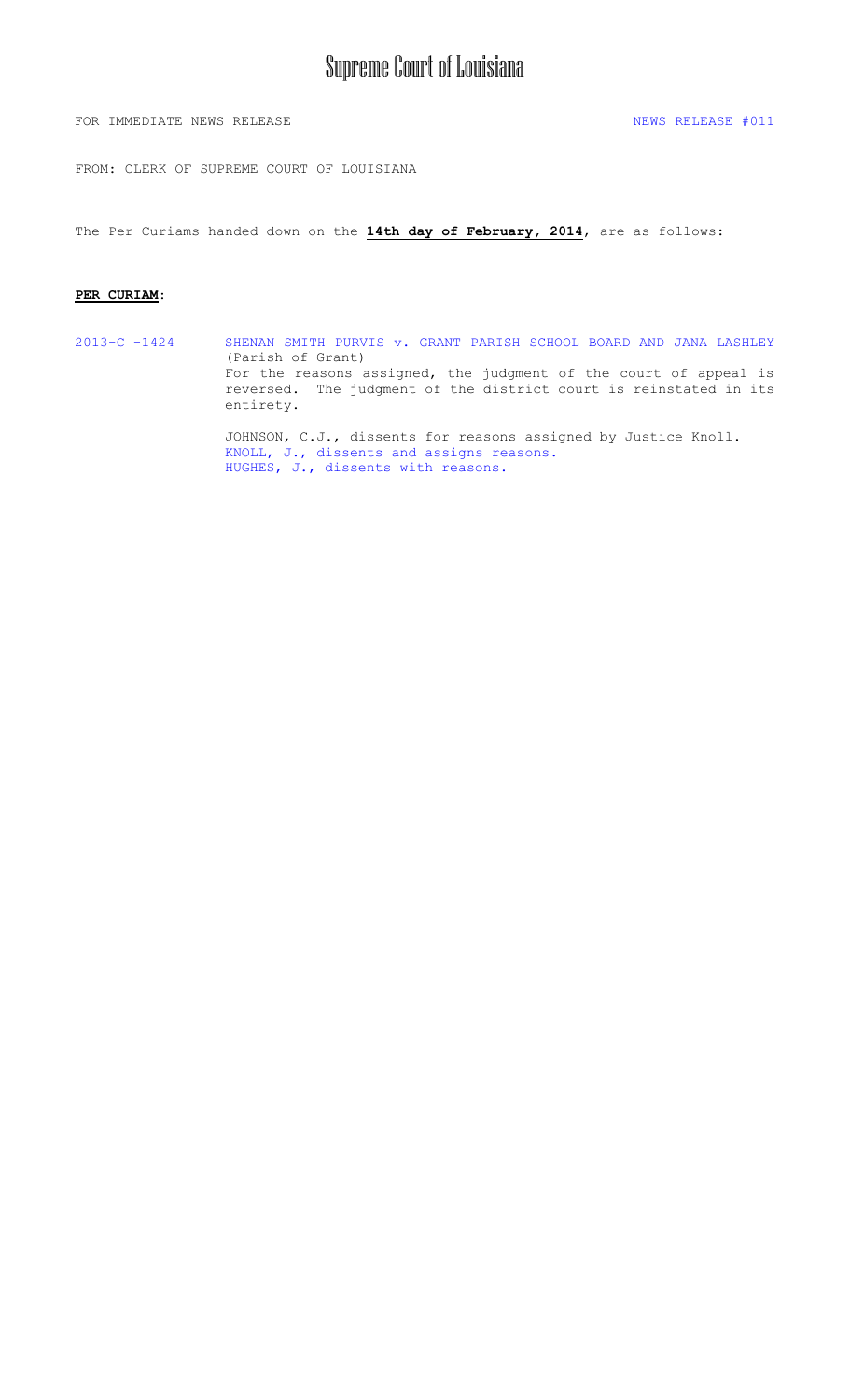# <span id="page-1-0"></span>SUPREME COURT OF LOUISIANA NO. 2013-C-1424 SHENAN SMITH PURVIS **VERSUS** GRANT PARISH SCHOOL BOARD AND JANA LASHLEY

# ON WRIT OF CERTIORARI TO THE COURT OF APPEAL, THIRD CIRCUIT, PARISH OF GRANT

#### PER CURIAM

Defendants, Grant Parish School Board and Jana Lashley, seek review of a ruling of the court of appeal amending the district court's allocation of fault, and increasing plaintiff's damage award. For the reasons that follow, we now reverse the judgment of the court of appeal, and reinstate the district court's judgment in its entirety.

#### **UNDERLYING FACTS AND PROCEDURE**

This case arises from a collision between an automobile and school bus which occurred in the curve of a narrow portion of J.D. Camp Road in rural Grant Parish. Plaintiff, Shenan Smith Purvis, and her passenger, Jessica Thomisee, were traveling southbound, and Jana Lashley, a school bus driver, was traveling northbound. The road had no striped centerline of demarcation. As the drivers entered the curve, the left-front portions of the two vehicles collided.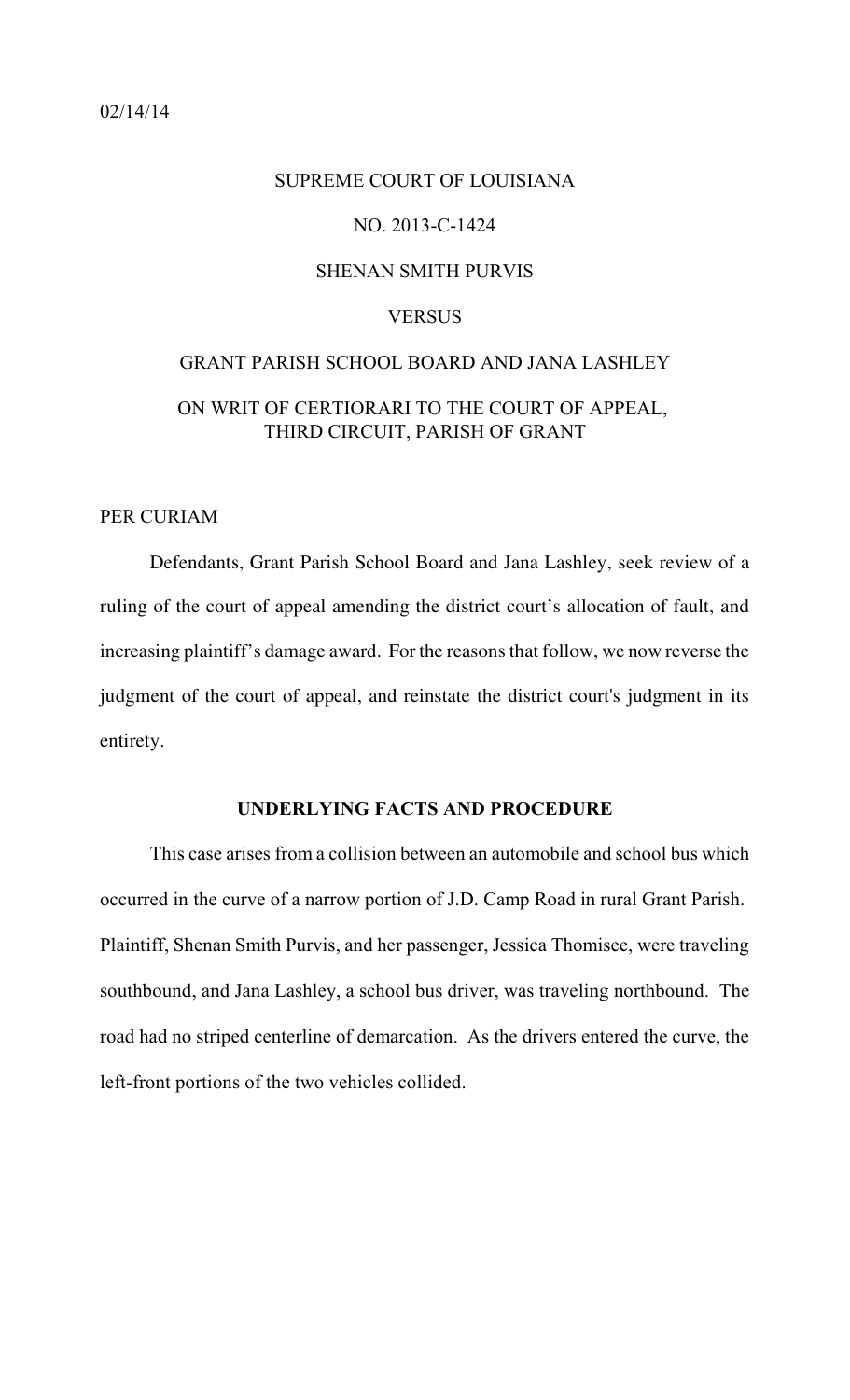As a result of the accident, plaintiff filed the instant suit against Ms. Lashley,

and her employer, Grant Parish School Board ("GPSB").<sup>1</sup> The matter proceeded to

a bench trial, at which time liability and damages were bifurcated.

At the conclusion of the liability portion of the trial, the district court apportioned 40% fault to plaintiff, and 60% to defendants. In its "Memorandum Ruling and Reasons for Judgment," the district court stated, in pertinent part:

> The vehicles did not strike each other head on. Likely, each was attempting to drive in their respective lanes. However, due to the nature of the road (unpaved, no middle lane [sic]) at this particular spot (a bend or curve in the road ) and given the large size of the school bus compared to the smaller size of the plaintiff's car, it is most likely that while driving along the road, and especially when maneuvering the curve, the left side of the school bus was encroaching over the center of the road, and was partly in the plaintiff's lane.

> Given the large size of the school bus, plaintiff may not have been able to avoid collision altogether. The court heard conflicting testimony regarding the moments before the collision. Plaintiff testified that defendant was looking down while defendant maintains that she attempted to alert the other vehicle by repeatedly honking her horn. Also noteworthy is that the plaintiff's car was not knocked completely off the roadway as a result of the impact. This lends support that the plaintiff's vehicle, while not improperly in the middle of the road so as to collide head on with defendant, may have been hugging the center lane [sic] just enough so that the left corner of the bus snipped into the left corner of plaintiff's vehicle. It isthe finding of this court that both parties were at fault in this accident.

> The court apportions 60% of the fault to the defendant and 40% to the plaintiff.

In lieu of a trial on damages, the parties agreed to submit depositions and

medical records. After reviewing the submissions, the district court awarded plaintiff

 $A$  separate suit was filed by Ms. Thomisee against Ms. Lashley and the GPSB. In a third suit, the Louisiana Workers' Compensation Corporation sought to recover benefits paid on behalf of Ms. Lashley. The suits were consolidated for discovery and trial.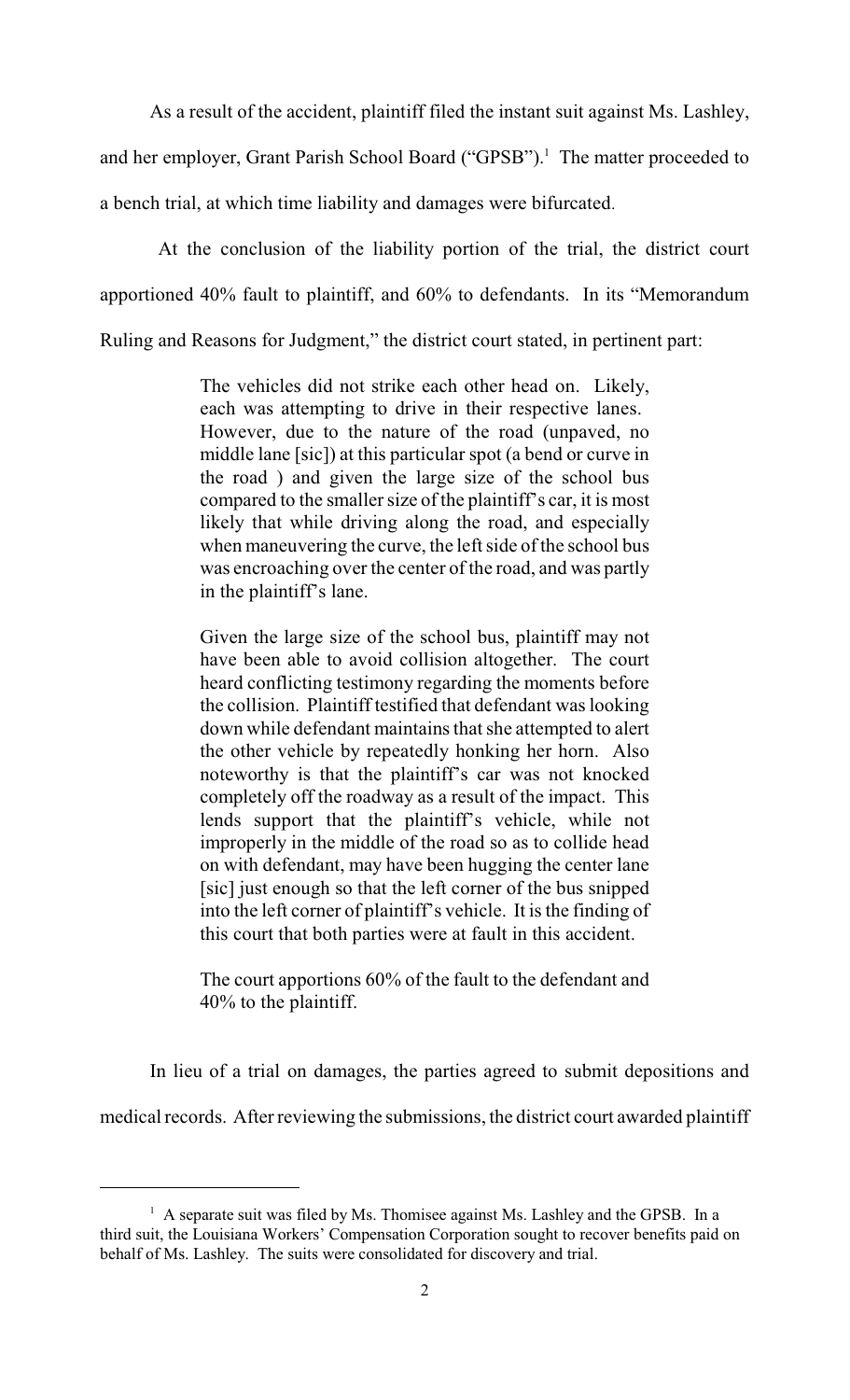property damages of \$6,834.50, rental car expenses of \$2,133.15, past medical expenses of \$27,822.83, and general damages of \$7,500. The court declined to make any award of future medical expenses or lost wages. It assessed costs against the parties in accordance with their respective percentages of fault.

Plaintiff appealed. A divided panel of the court of appeal reversed the district court's judgment in part. *Purvis v. Grant Parish School Bd.,* 12-1325 (La. App. 3 Cir.  $5/15/13$ , So. 3d \_\_.

The majority of the court found the district court was manifestly erroneous in determining plaintiff was 40% at fault for the accident. In support of this conclusion, the court of appeal noted the district court determined plaintiff "was not improperly in the middle of the road," yet assessed her with fault. The court of appeal found that, with the exception of Ms. Lashley's testimony, all other accounts have plaintiff traveling in her own lane, while Ms. Lashley was inattentive at the time of the accident. Accordingly, the court of appeal reversed the district court's allocation of fault, and held defendants were 100% at fault in causing the accident.

Turning to damages, the court of appeal found the award of \$7,500 in general damages to be abusively low, and found the lowest amount the district court could have reasonably awarded to be \$35,000. Regarding future medical expenses, the court of appeal found plaintiff met her burden of proving by a preponderance of the evidence that more probably than not the expenses would be incurred, and plaintiff presented medical testimony that the expenses are necessary. Accordingly, the court of appeal awarded plaintiff future medical expenses of \$24,006.25. Additionally, it taxed all costs to defendants.

One judge in the court of appeal dissented, and adopted the district court's reasons for judgment as his dissent. Another judge dissented, finding the district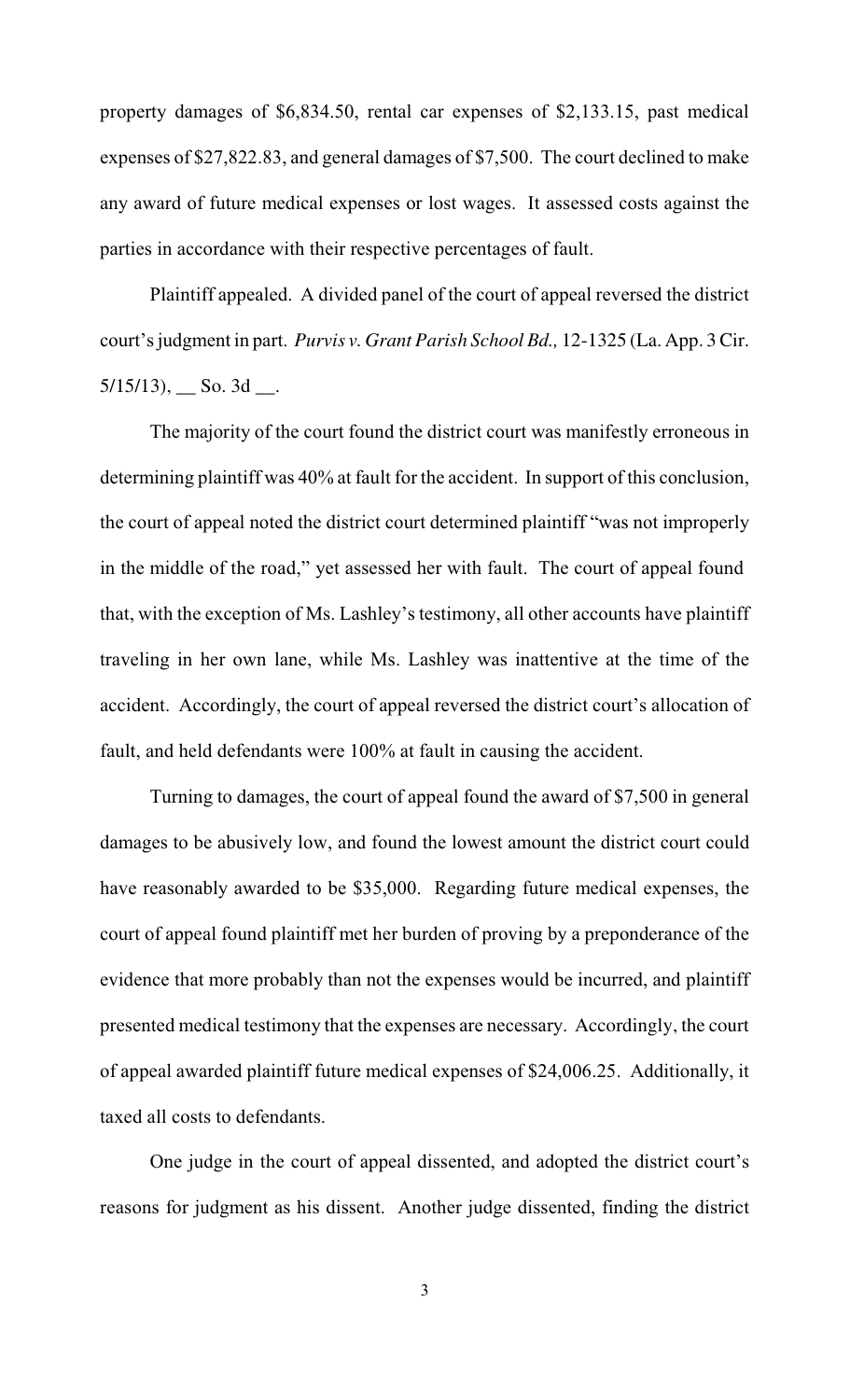court's judgment was not manifestly erroneous, and indicated he "would affirm the trial judge's decision on all issues."

Upon the defendants' application, we granted certiorari to consider the correctness of this ruling. *Purvis v. Grant Parish School Bd.*, 13-1424 (La. 10/4/13), 122 So. 3d 546. The sole issue presented for our consideration is whether the court of appeal erred in reversing the district court's allocation of fault and in increasing plaintiff's damage award.

#### **DISCUSSION**

#### *Fault*

A trial court's findings regarding percentages of fault are factual, and will not be disturbed on appeal unless clearly wrong. *Socorro v. City of New Orleans*, 579 So. 2d 931 (La. 1991). In *Stobart v. State, through DOTD*, 617 So. 2d 880 (La. 1993), this court set forth a two-part test for the reversal of the fact-finder's determinations:

> 1) The appellate court must find from the record that a reasonable factual basis does not exist for the finding of the trial court, and

> 2) the appellate court must further determine that the record establishes that the finding is clearly wrong (manifestly erroneous).

This test dictates that a reviewing court must do more than simply review the record for some evidence that may controvert the trial court ruling. Rather, it requires a review of the entire record to determine whether manifest error has occurred. Thus, the issue before the court of appeal is not whether the trier of fact was right or wrong, but whether the fact-finder's conclusion was a reasonable one. *London Towne Condominium Homeowner's Association v. London Towne Company*, 06-401 (La. 10/17/06), 939 So. 2d 1227. Where the fact-finder's determination is based on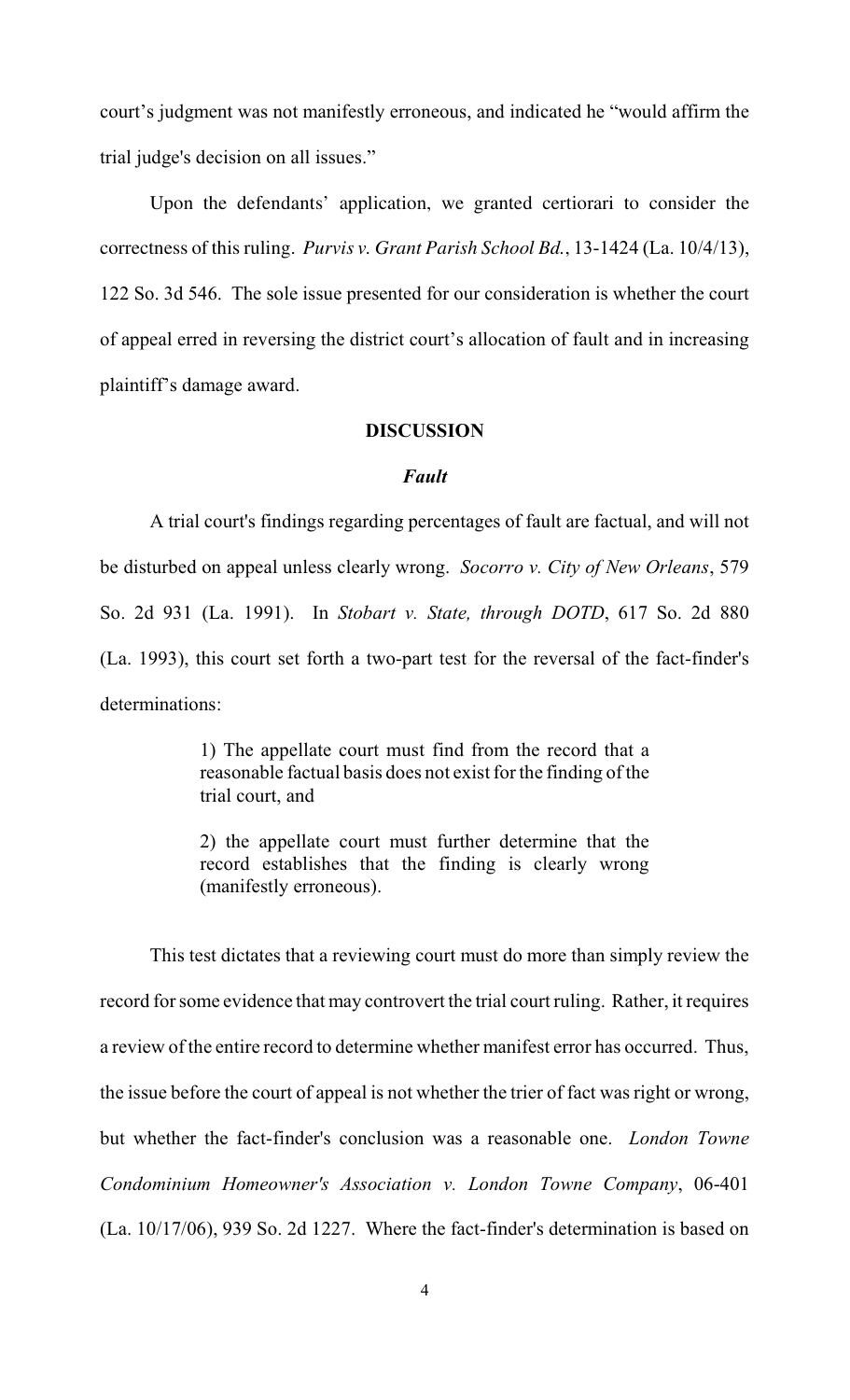its decision to credit the testimony of one or more witnesses, that finding can virtually never be manifestly erroneous. *Rosell v. Esco*, 549 So. 2d 840 (La. 1989).

In *Watson v. State Farm Fire and Cas. Ins. Co.*, 469 So. 2d 967 (La. 1985), this court set forth a number of factors to be considered in allocating fault pursuant to La. Civ. Code art 2323. These are 1) whether the conduct was inadvertent or involved an awareness of the danger, 2) how great a risk was created by the conduct, 3) the significance of what was sought by the conduct, 4) the capacities of the actors, and 5) any extenuating factors which might require the actor to proceed with haste, without proper thought.

In the instant case, the district court was faced with conflicting testimony concerning how the accident took place. Plaintiff testified that asshe approached the curve, she saw Ms. Lashley looking down and crossing into her lane. Plaintiff's passenger likewise testified Ms. Lashley was looking down and crossed the center of the road. However, Ms. Lashley testified plaintiff "was in the middle of the road" before the accident occurred, and the point of impact was in her (Ms. Lashley's) lane of travel.

A review of the district court's reasons for judgment indicate the district court allocated a percentage of fault to plaintiff based on a finding that she breached her duty to "drive defensively fromthe time she witnesses negligent operation of another vehicle," and "to slow down or otherwise avoid risk posed by a vehicle ahead." This finding is supported by Ms. Lashley's testimony at trial that plaintiff "came around the curve so fast in the center til it was just, I mean, by the time – she had already hit me and I applied the brakes."

In reaching its conclusion, the district court acknowledged that plaintiff's vehicle was "not improperly in the middle of the road so as to collide head on with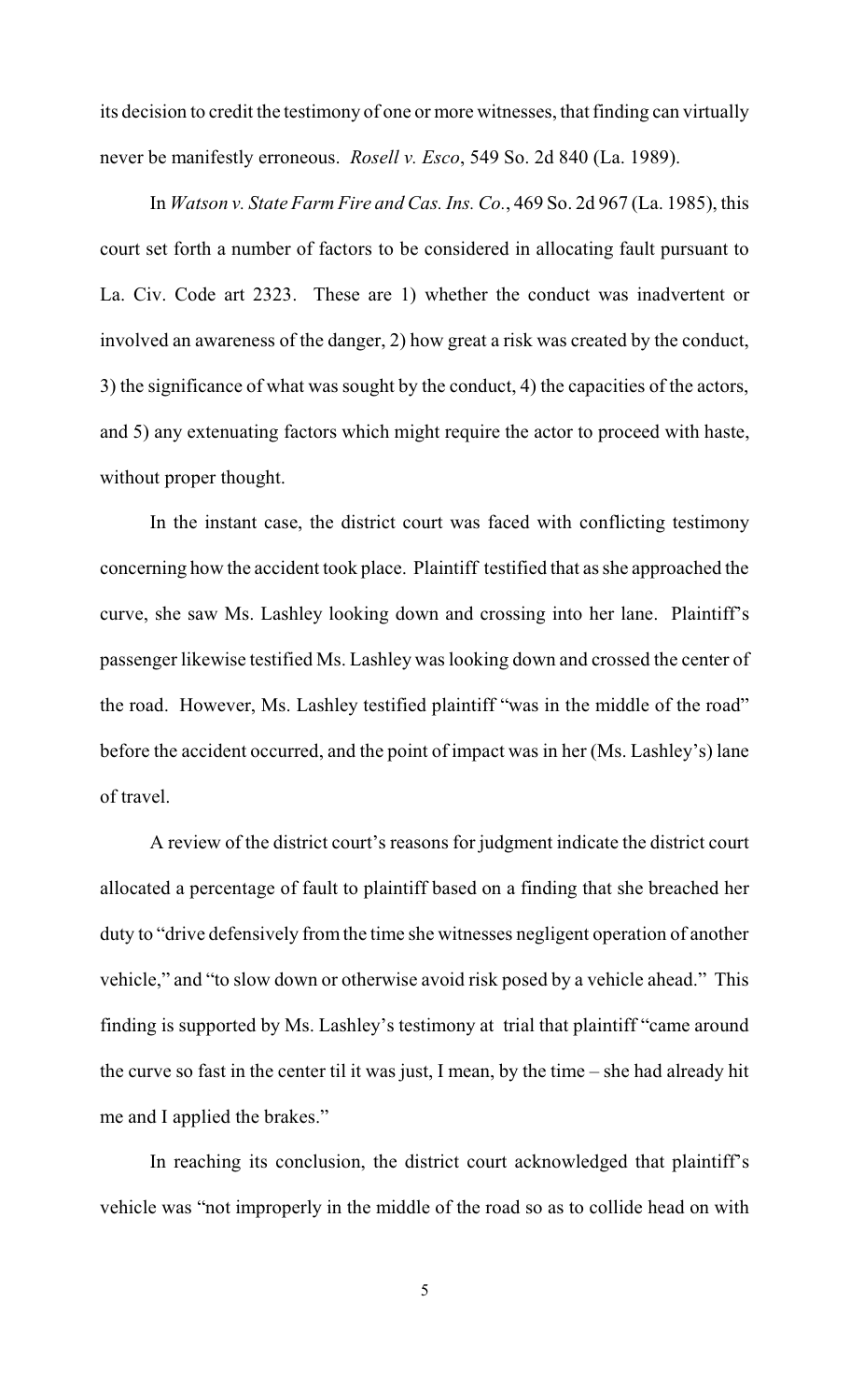defendant," and explained that given the "large size of the school bus, plaintiff may not have been able to avoid collision altogether." Nonetheless, the district court determined plaintiff's vehicle "may have been hugging the center lane just enough so that the left corner of the bus snipped into the left corner of plaintiff's vehicle." Based on these findings, the district court concluded that plaintiff should bear some fault for the accident.

Because there was little objective evidence in this case, $<sup>2</sup>$  the district court's</sup> findings were based in large measure on credibility determinations. In such cases, this court has emphasized the importance of deferring to the trier of fact's findings, "as the trier of fact is not disadvantaged by the review of a cold record," and "is in a superior position to observe the nuances of demeanor evidence not revealed in a record." *Adkins v. Huckabay*, 99-3605 at p. 16 (La. 2/25/00), 755 So. 2d 206, 215. *See also Canter v. Koehring Co.*, 283 So. 2d 716, 724 (La. 1973) (explaining the appellate court should defer to the trial court's factual findings based on the "trial court's better capacity to evaluate live witnesses (as compared with the appellate court's access only to a cold record) … ").

Considering the record as a whole, we cannot say the district court's assessment of 40% of the fault for the accident to plaintiff is manifestly erroneous. Accordingly, the court of appeal erred in disturbing the district court's determination of fault.

#### *Damages*

It is well-settled that vast discretion is accorded to the trier of fact in fixing general damage awards. La. Civ. Code art. 2324.1; *Duncan v. Kansas City Southern*

<sup>&</sup>lt;sup>2</sup> Although the officer who investigated the accident testified the point of impact was in plaintiff's lane of travel, he admitted the narrative and diagram portions of his accident report did not match, and he was unsure which section was correct. Further, the testimony of Ms. Lashley, plaintiff, and at least one independent witness, casts doubt on the officer's testimony that he obtained statements from both drivers after the accident.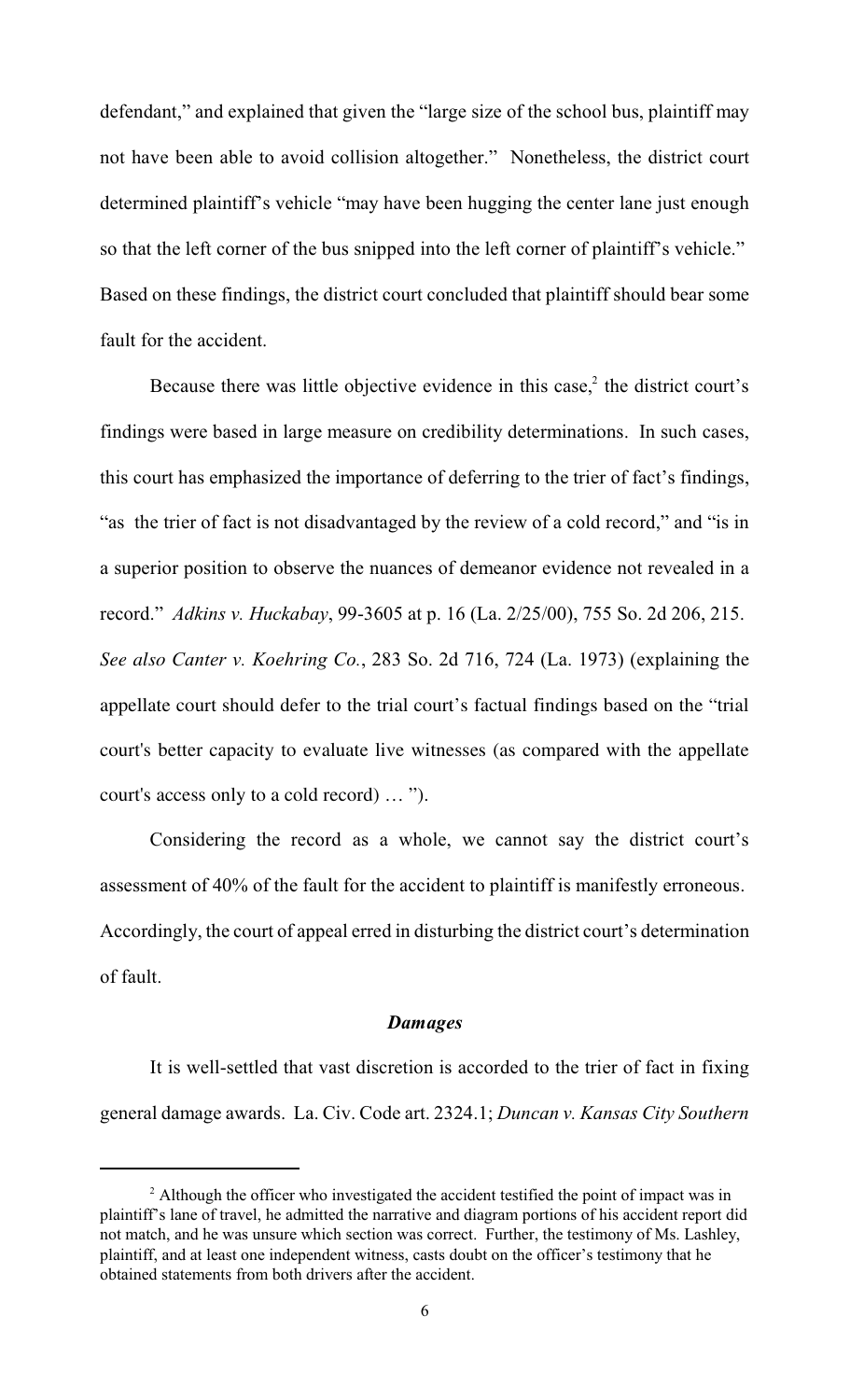*Railway Co*., 00-0066 (La. 10/30/00), 773 So. 2d 670. This vast discretion is such that an appellate court should rarely disturb an award of general damages. *Youn v. Maritime Overseas Corp.*, 623 So. 2d 1257, 1261 (La. 1993), *cert. denied*, 510 U.S. 1114 (1994). Thus, the role of the appellate court in reviewing general damage awards is not to decide what it considers to be an appropriate award, but rather to review the exercise of discretion by the trier of fact. *Youn*, 623 So. 2d at 1260.

The initial inquiry, in reviewing an award of general damages, is whether the trier of fact abused its discretion in assessing the amount of damages. *Cone v. National Emergency Serv. Inc.*, 99-0934 (La. 10/29/99), 747 So. 2d 1085, 1089; *Reck v. Stevens*, 373 So. 2d 498 (La. 1979). Only after a determination that the trier of fact has abused its "much discretion" is a resort to prior awards appropriate, and then only for the purpose of determining the highest or lowest point which is reasonably within that discretion. *Coco v. Winston Indus., Inc.*, 341 So. 2d 332 (La. 1976).

In the instant case, the primary dispute is over the trial court's award of \$7,500 in general damages, and failure to award any future medical expenses. In making its award, the district court acknowledged plaintiff suffered a sprained ankle as a result of the accident. However, the court noted this injury did not require the use of crutches, and was resolved by August 2005.

The court found plaintiff testified the accident caused a cap to come off her tooth. Her dentist recommended plaintiff have her cracked tooth pulled and replaced with a prosthetic implant. Although plaintiff verbally expressed a desire to have this procedure performed, the court noted she had not been to a dentist in eight years. Considering plaintiff's lack of credibility, $3$  the court determined her statement by

 $3$  The district court's reasons include the following regarding Ms. Purvis' credibility:

On November 2, 2006, Ms. Shenan Smith Purvis pled guilty to perjury in this Honorable Court under the criminal docket number 2006-CR-671. Judicial notice of this criminal proceeding is hereby taken. C.E. art. 201(C); *State v. Batiste*, 687 So. 2d 499, (3rd Cir. 12/11/96), *writ denied* 696 So. 2d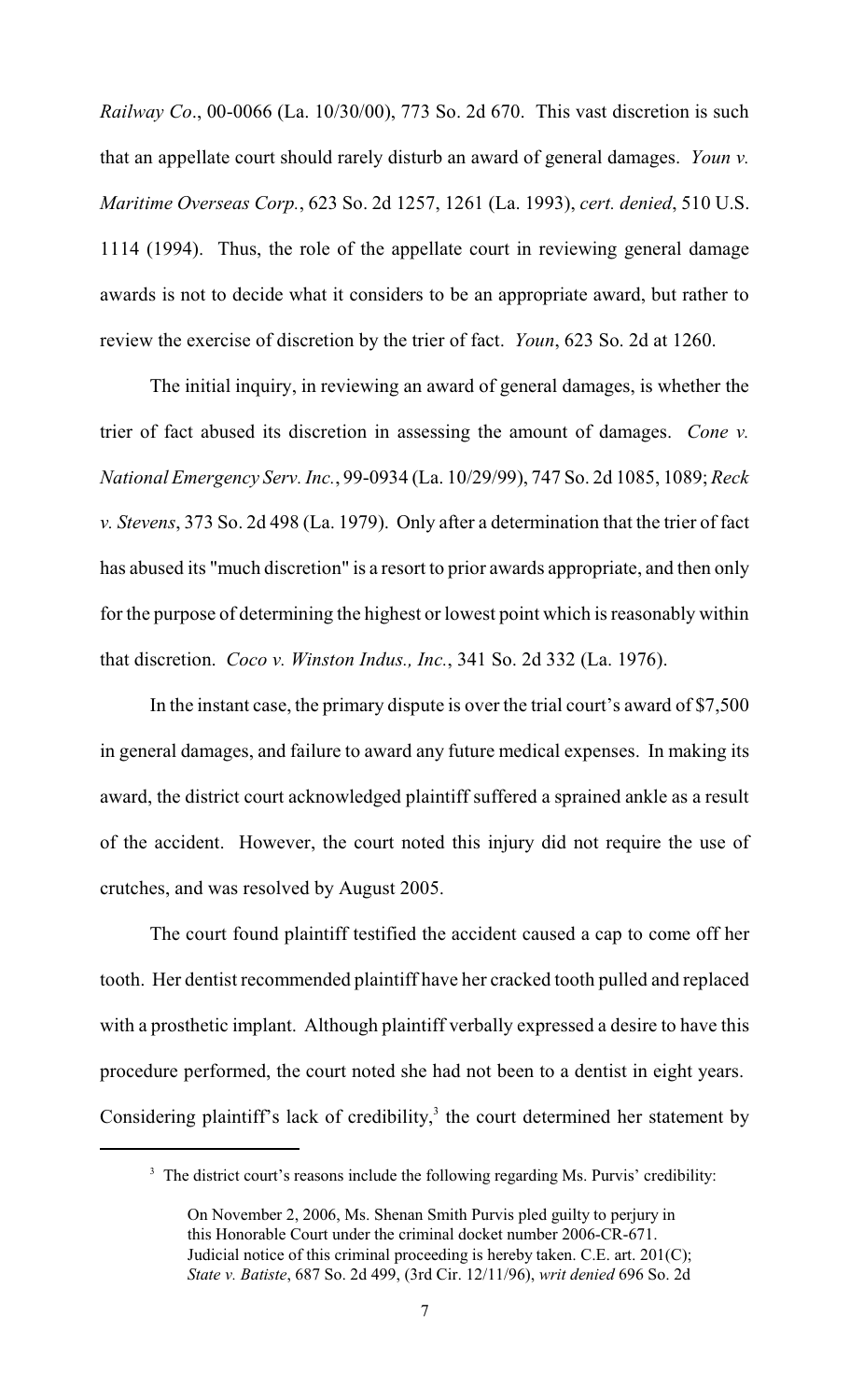itself was not enough to establish the probability of the treatment. Therefore, the court declined to make any award of future medical expenses for replacement of the tooth.

The court noted evidence was submitted indicating plaintiff suffered a shoulder injury (labral tear) from the accident, which was the cause of some of the pain she experienced in her neck. However, the court also found there was evidence indicating she had a previous injury to her right shoulder. Additionally, the court cited surveillance evidence indicating plaintiff did not exhibit any limitation regarding use of her right arm. Although plaintiff's physicians recommended future treatment for the labral tear, the expert testimony in the record indicated surgical repair of the tear would be of limited benefit. The court observed that in the years since the injury, plaintiff had taken no significant steps toward having the surgery performed. Given plaintiff's lack of credibility, the court declined to accept her testimony that she desired to have the procedure performed. Therefore, the court made no award for future shoulder surgery.

The court next found the evidence indicated plaintiff suffered a strain to her lumbar spine, which aggravated a previous surgery. However, it noted she had a history of back pain and trouble prior to the accident.

Finally, the court rejected plaintiff's claim she suffered depression as a result of the accident. The court observed plaintiff visited her doctor one week **prior** to the accident, at which time her doctor noted she was suffering from depression, but was stable on her medication. The court found she did not visit a psychologist until over

<sup>1003,</sup> *reconsideration denied* 701 So. 2d 970. This evidence places a cloud of doubt upon Ms. Purvis that permeates every action and assertion that Ms. Purvis has made with respect to her case. It is noted that Ms. Purvis has had an incentive to exaggerate or fabricate facts throughout the time period relevant to this case. This Court takes great caution when considering assertions the plaintiff has made to her physicians and in her deposition related to her injuries.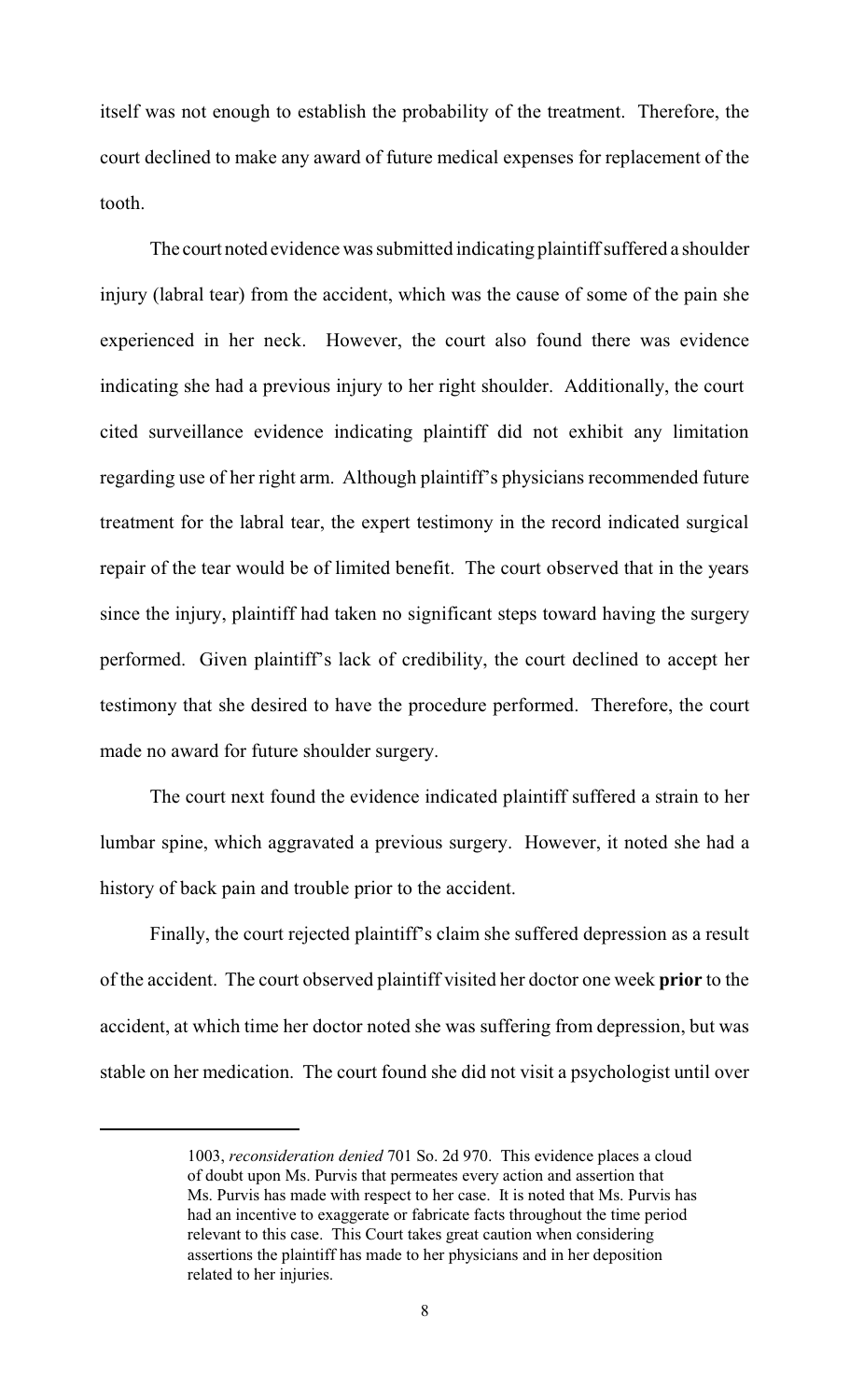two years after the accident. It concluded that her depression pre-dated the accident, and found no evidence which would show to what extent this previously-diagnosed depression was affected by the accident.

Based on our review of the record, we conclude the district court's award of damages do not represent an abuse of discretion. The evidence in the record suggests plaintiff sustained relatively minor injuries as a result of the accident. Although plaintiff testified she wanted to have future treatment for the cracked tooth and labral tear, plaintiff's failure to pursue such treatment, combined with her lack of credibility, supports the trial court's decision not to award future medical expenses.

#### *Costs*

The district court's allocation of costs mirrored its allocation of fault: 40% to plaintiff; 60% to defendants. The district court has broad discretion in determining and allocating court costs. *Foreman v. Montgomery*, 517 So. 2d 1034, 1035 (La. App 3d Cir. 1987). In light of our judgment reinstating the district court's assessment of fault, we now reinstate the district court's award and allocation of costs.

#### **DECREE**

For the reasons assigned, the judgment of the court of appeal is reversed. The judgment of the district court is reinstated in its entirety.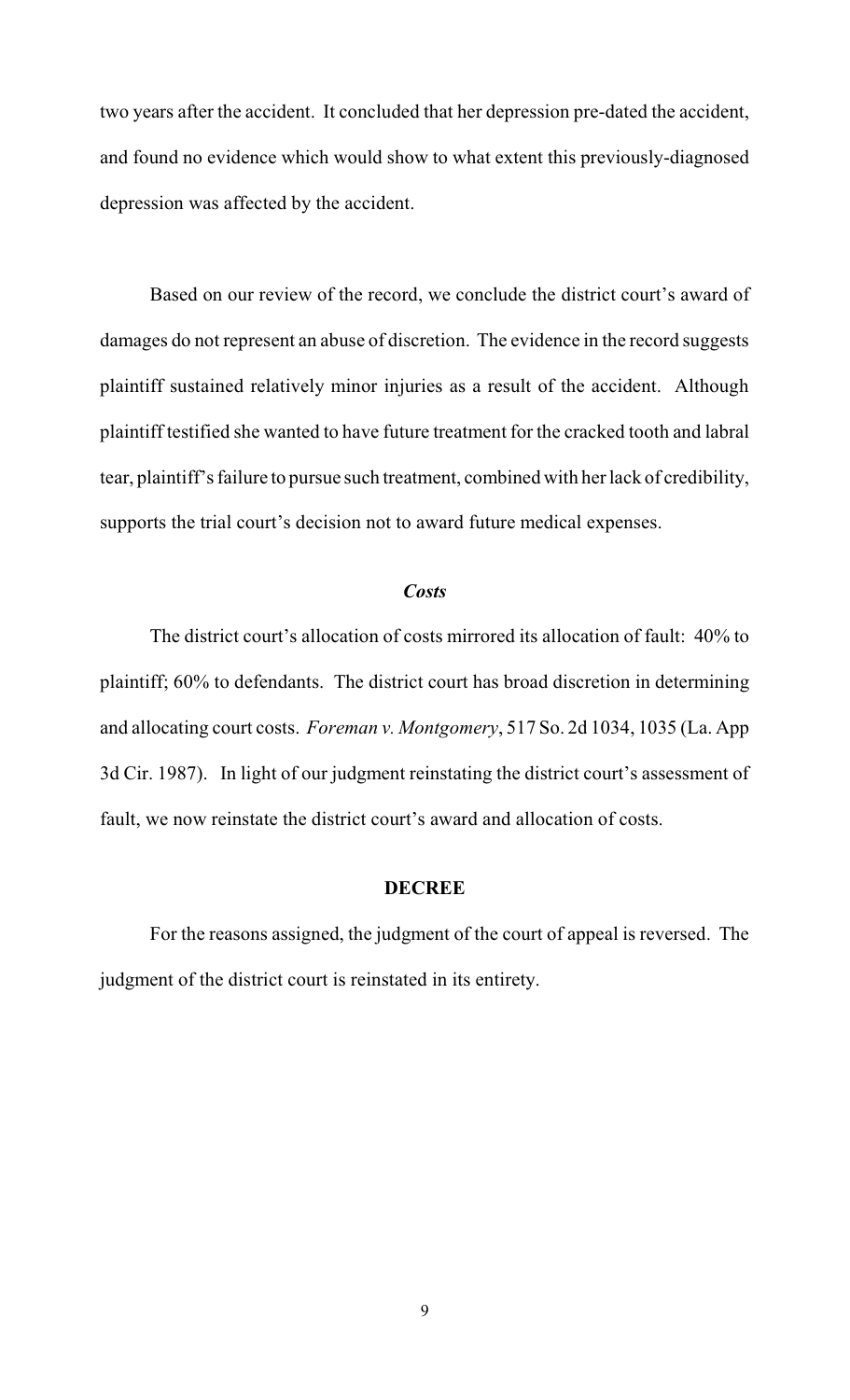# <span id="page-10-0"></span>**SUPREME COURT OF LOUISIANA**

#### **No. 2013-C-1424**

#### **SHENAN SMITH PURVIS**

#### **VERSUS**

## **GRANT PARISH SCHOOL BOARD and JANA LASHLEY**

#### **Knoll, J., dissenting.**

This Court has repeatedly recognized the great deference accorded to the factual findings of the trier of fact. Yet, affording these findings deference is not equivalent to rubberstamping them. Our duty to review these findings "is not completed by reading only so much of the record as will reveal a reasonable factual basis for the finding in the trial court… ." *Rosell v. ESCO*, 549 So.2d 840, 844 (La. 1989). Rather, our duty is to review these findings in light of the *entire* record to determine whether the trial court committed manifest error. *See id.* After reviewing the entire record in this case, including the trial judge's grossly inconsistent Reasons for Judgment, I can only conclude, as the Court of Appeal correctly did, the trial court committed manifest error in assigning forty percent liability to the plaintiff. For this reason, I respectfully dissent from the majority's decision reinstating the District Court's clearly erroneous judgment of liability, and I would affirm the Court of Appeal's judgment finding defendant one hundred percent liable for the collision.

The District Court's assignment of liability in this case is particularly puzzling because by finding "the left side of the school bus was encroaching over the center of the road, and was partly in the plaintiff's lane" the trial judge evidently rejected the only two pieces of evidence which could have supported a finding the plaintiff was partially at fault—that is, (1) Ms. Lashley's testimony that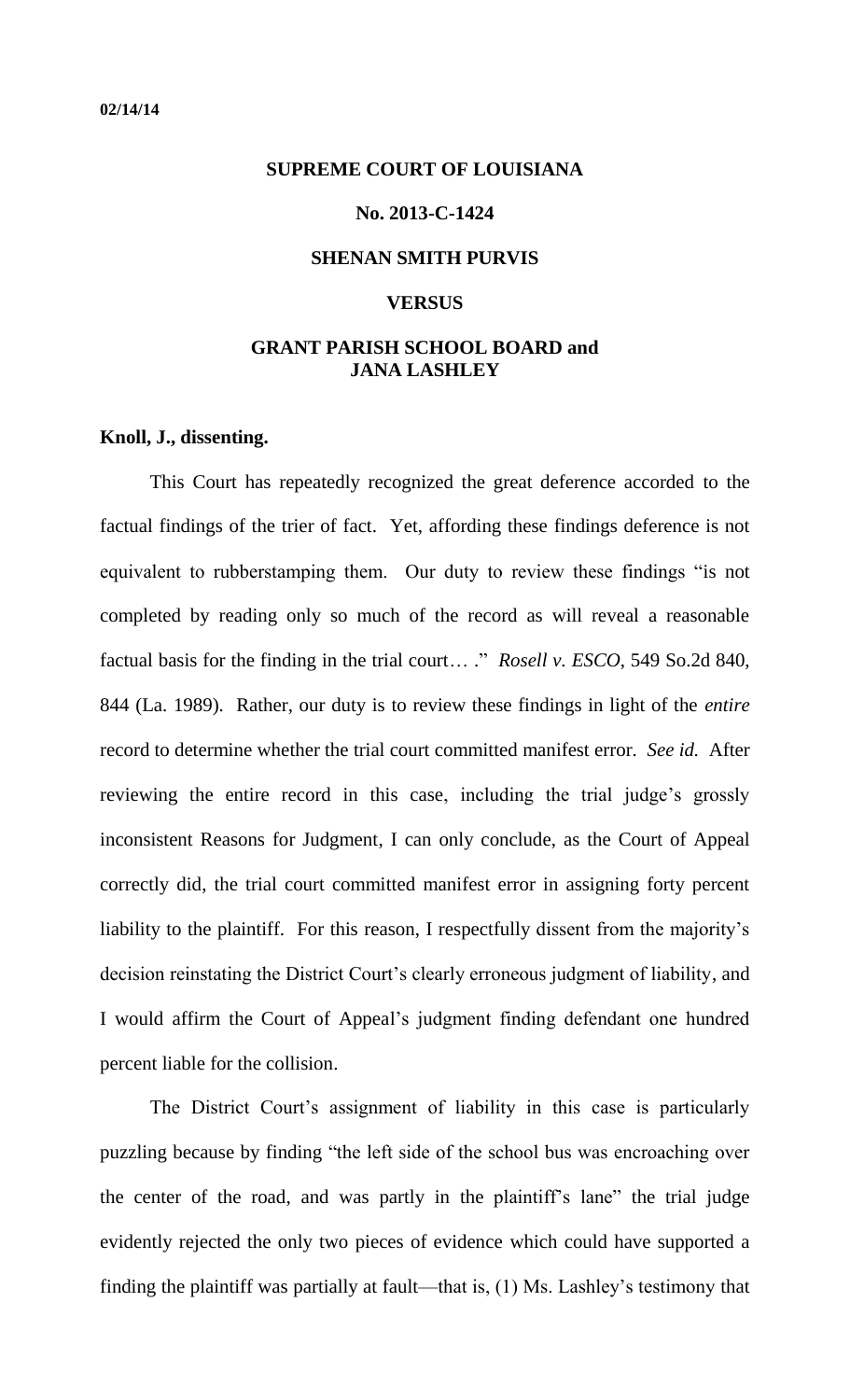plaintiff was driving in the center of the road and the impact happened in Ms. Lashley's lane and (2) John Graves' testimony he saw skid marks in Ms. Lashley's imaginary lane of travel. Because the District Court's Reasons for Judgment are so internally inconsistent, however, I will assume the court credited this testimony in arriving at its determination plaintiff was forty percent at fault.

This dissent is based on the objective record evidence. While I am not relying on the trial court's Reasons for Judgment, I feel compelled to point out one egregious error to demonstrate the trial court's flawed reasoning which renders its judgment unreliable. In its Reasons, the trial court cited "conflicting testimony regarding the moments before the collision." Specifically, the trial judge recalled, "Plaintiff testified that defendant was looking down while defendant maintains that she attempted to alert the other vehicle by repeatedly honking her horn." Plaintiff did testify Ms. Lashley was looking down immediately prior to impact. This testimony was corroborated by plaintiff's passenger, Ms. Thomisee, and by Trooper Hataway and Mr. Daniel Groom, both of whom testified they heard Ms. Lashley admit at the scene of the accident that she was looking down immediately prior to impact. Significantly, nowhere in the record before us, however, does Ms. Lashley testify she had attempted to alert the plaintiff by repeatedly honking her horn. Indeed, the trial court's misconception is in direct conflict with Ms. Lashley's actual testimony she did not brake until impact.

 Reviewing courts may find manifest error "[w]here documents or objective evidence so contradict the witness's story, or the story itself is so internally inconsistent or implausible on its face, that a reasonable fact finder would not credit the witness's story." *Rosell*, 549 So.2d at 844. Here, both objective evidence and internal inconsistencies in Ms. Lashley's testimony belie the trial court's judgment of liability.

2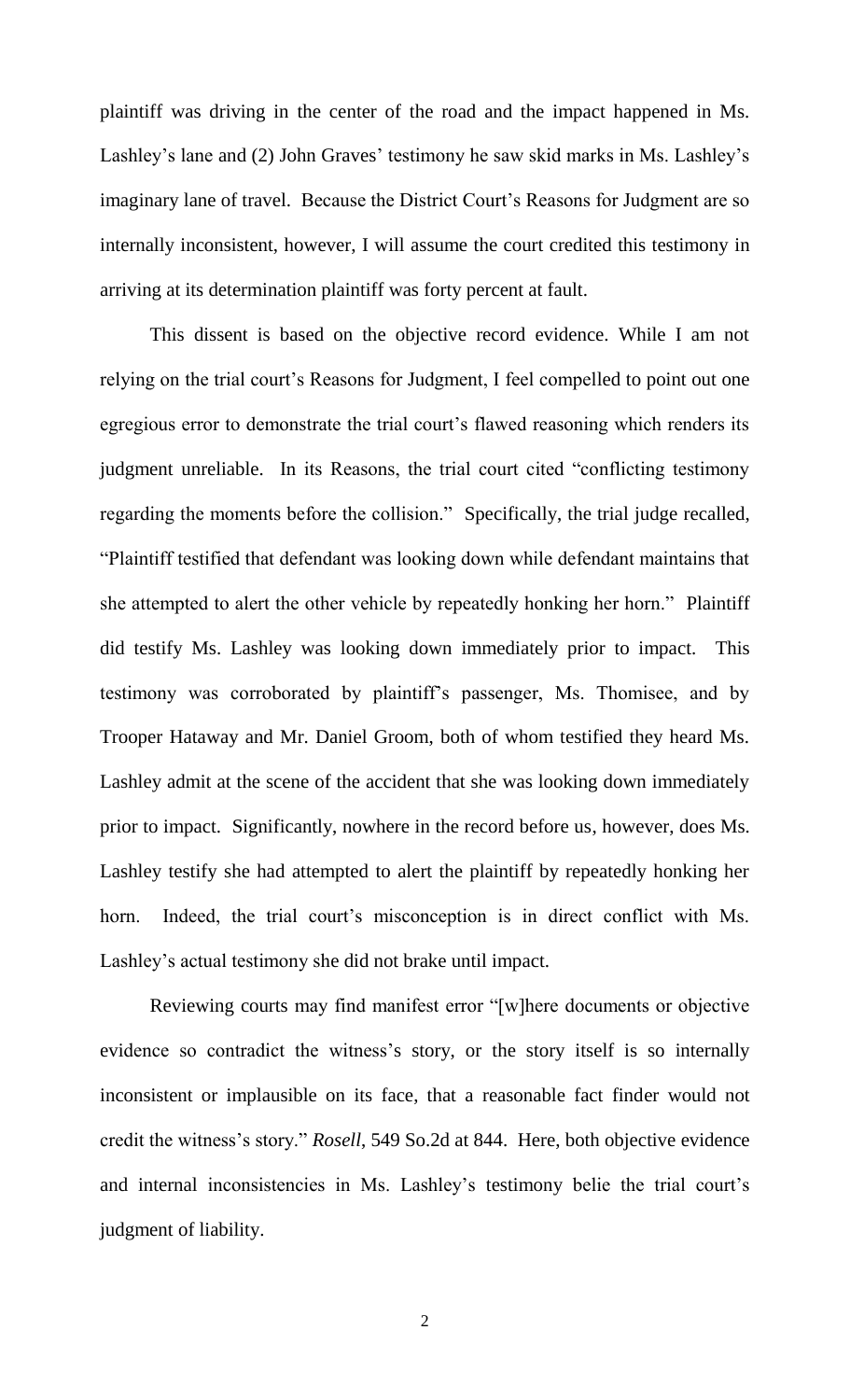During the bench trial, the District Court admitted a number of pictures depicting the damage to plaintiff's vehicle. These pictures which show the plaintiff's vehicle only sustained damage to its left fender objectively support plaintiff's story she was attempting evasive action at the time of the accident. More importantly, the photographs contradict Ms. Lashley's testimony plaintiff was driving in the center of the road and the impact happened in Ms. Lashley's lane. Given the size of the bus, if the accident happened in Ms. Lashley's lane, more of the front of plaintiff's car would be damaged and not just the left fender. This conclusion is supported by the opinion of the expert in accident investigation, Trooper Mike Hataway—the only expert witness to testify at the liability stage of the trial—who opined based on the debris and the skid marks he observed at the scene that the point of impact was in plaintiff's lane and plaintiff was attempting evasive action at the time of impact.<sup>1</sup>

The record reveals Ms. Lashley's testimony is also internally inconsistent and, perhaps, given in bad faith. Although Ms. Lashley admits she did not apply her brakes prior to impact, she testified plaintiff was traveling in the center of the road immediately before the collision and the point of impact was in Ms. Lashley's lane of travel. However, she also admits the final resting place of the vehicles including over half of her bus—was in plaintiff's lane of travel. Her further testimony the vehicles slid into the other lane following the collision because plaintiff's vehicle "was pushing against my tire" is simply implausible. Moreover, the record testimony of the plaintiff, her passenger, and two independent witnesses—all of which is consistent with Ms. Lashley's testimony she did not apply breaks until impact—strongly suggest Ms. Lashley, an employee of codefendant Grant Parish School Board ("GSB"), altered her story after she left the

 $\overline{a}$ 

<sup>&</sup>lt;sup>1</sup> Although Trooper Hataway admits the diagram of the scene contained in his accident report was erroneous (the diagram shows damage to the bus' right fender, rather than its left fender), he testified this was the only error in his report. In all other respects, his report and his testimony are reliable.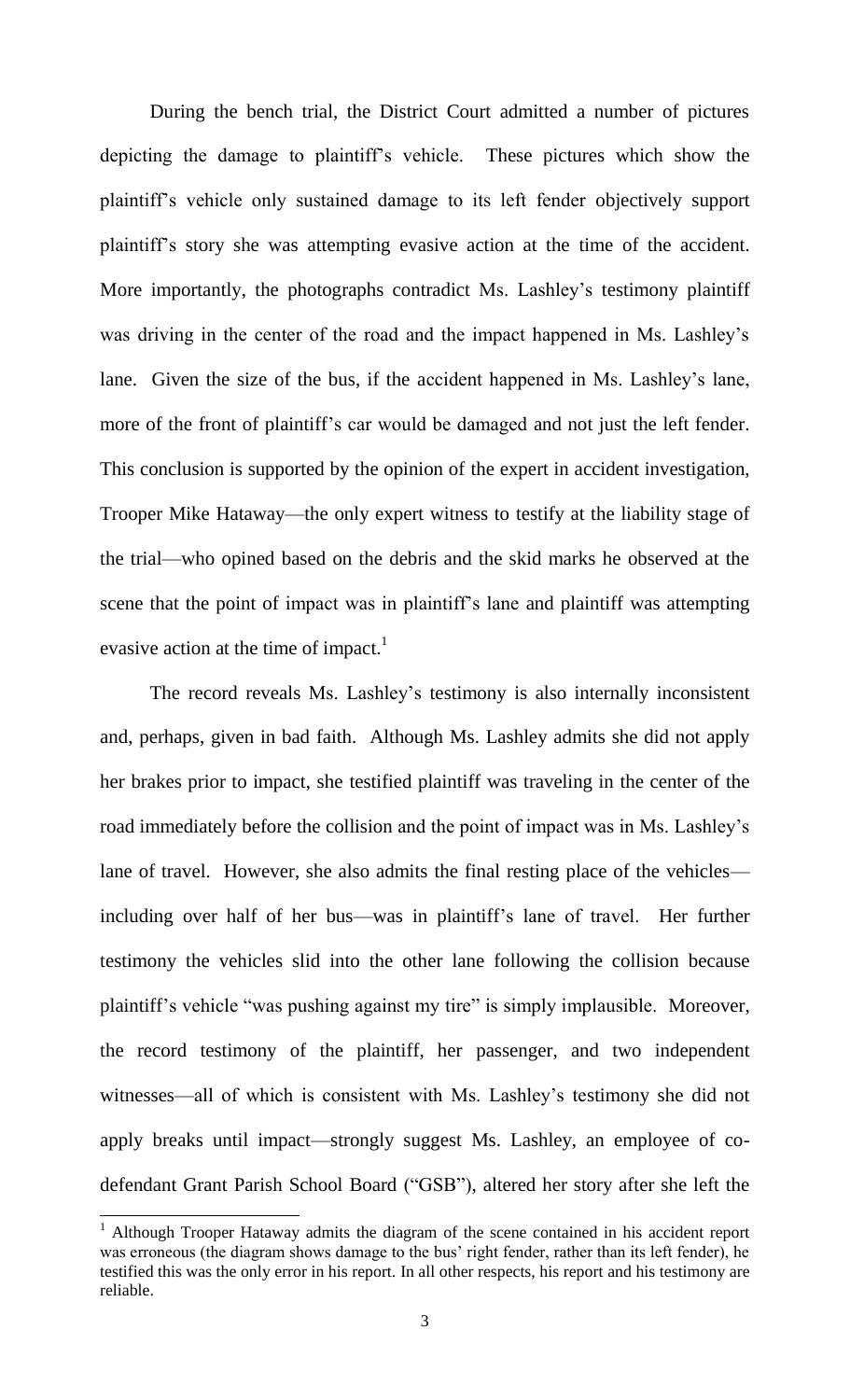scene of the accident. Plaintiff testified Ms. Lashley was looking down prior to the collision. Ms. Thomisee, her passenger, corroborates this story and testified Ms. Lashley apologized to them at the scene. Trooper Hataway testified he spoke with Ms. Lashley after the accident and Ms. Lashley admitted she was looking down at her gauges immediately before impact.<sup>2</sup> Mr. Daniel Groom, who was at the scene of the accident, also testified he heard Ms. Lashley say she had dropped some papers and was looking down at the time of the collision. Given this testimony and Ms. Lashley's employment with GSB, it is highly likely Ms. Lashley felt pressured to change her story and to deny what the plaintiff and the plaintiff's passenger said she did and what two independent witnesses testified she admitted to doing at the scene of the accident—that is, looking down immediately prior to colliding with Ms. Purvis' vehicle.

Ms. Lashley's admission she did not brake prior to her impact with the plaintiff's vehicle contradicts Mr. Graves' testimony he saw skid marks in Ms. Lashley's imaginary lane of travel. Further, not only does the physical evidence Trooper Hataway observed support Ms. Lashley's testimony that she did not brake prior to impact, but it also reveals the plaintiff did brake and attempt to drive onto the shoulder to avoid the accident. As Trooper Hataway explained skid marks are caused by braking, as opposed to yaw marks which are "made when a vehicle swerves at a high rate of speed and the tires make marks in the roadway because they're actually skidding rather than stopping." While Trooper Hataway found no marks of any kind from Ms. Lashley's bus, he found skid marks from plaintiff's vehicle in plaintiff's imaginary lane of travel indicating she tried to brake before impact and tried to drive off the roadway to avoid the collision. Mr. Daniel Groom's testimony he observed debris in plaintiff's lane of travel also supports Trooper Hataway's expert opinion.

 $\overline{a}$ 

<sup>&</sup>lt;sup>2</sup> Ultimately, Trooper Hataway issued Ms. Lashley a traffic citation for driving "left of center," though she was never convicted of this offense.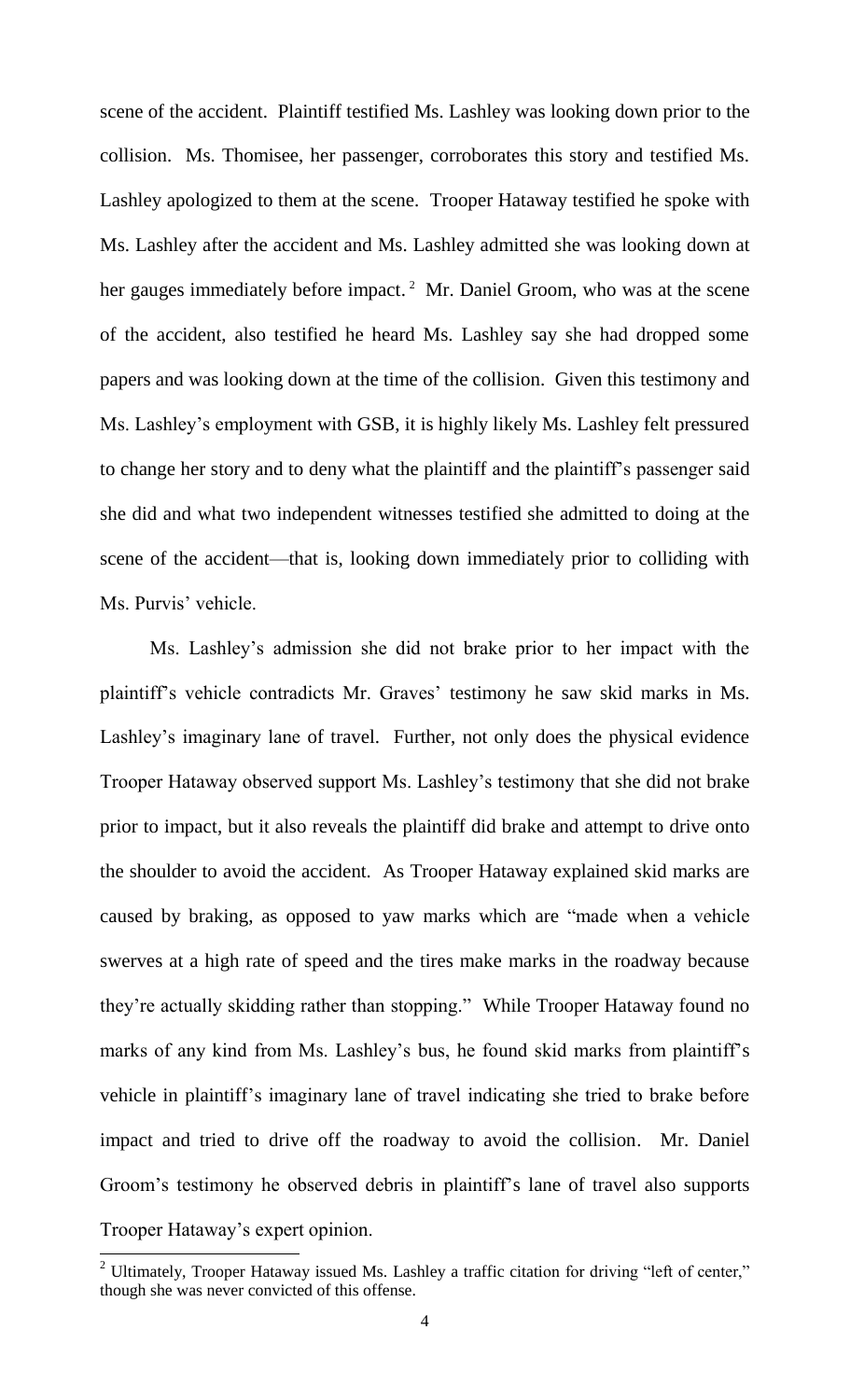Accordingly, I respectfully dissent and would affirm the Court of Appeal's judgment in its entirety.